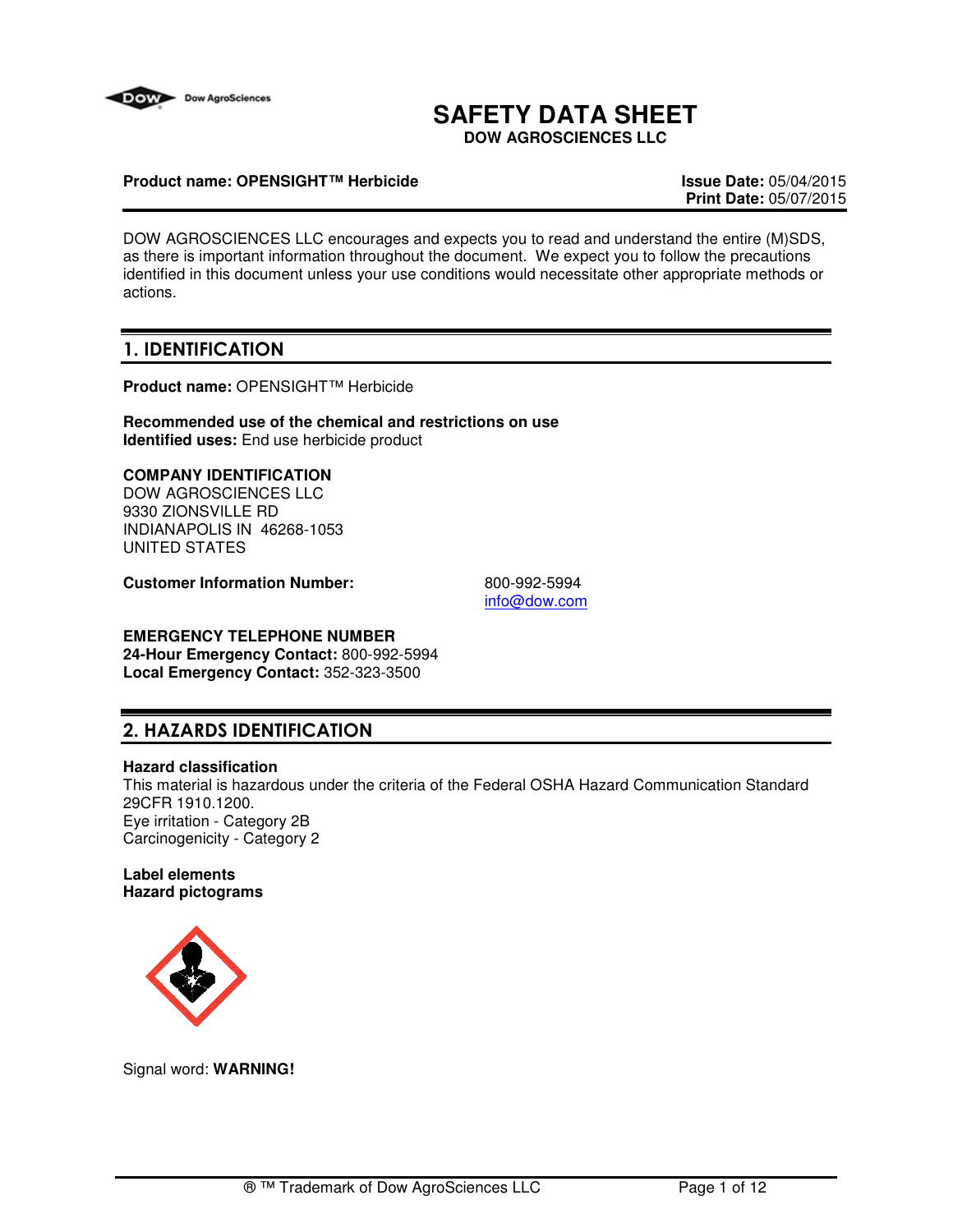#### **Hazards**

Causes eye irritation. Suspected of causing cancer.

### **Precautionary statements**

## **Prevention**

Obtain special instructions before use. Do not handle until all safety precautions have been read and understood. Wash skin thoroughly after handling. Use personal protective equipment as required.

### **Response**

IF IN EYES: Rinse cautiously with water for several minutes. Remove contact lenses, if present and easy to do. Continue rinsing. IF exposed or concerned: Get medical advice/ attention. If eye irritation persists: Get medical advice/ attention.

#### **Storage**

Store locked up.

#### **Disposal**

Dispose of contents/ container to an approved waste disposal plant.

### **Other hazards**

no data available

## 3. COMPOSITION/INFORMATION ON INGREDIENTS

This product is a mixture.

| <b>Component</b>       | <b>CASRN</b>  | Concentration            |
|------------------------|---------------|--------------------------|
|                        |               |                          |
| Aminopyralid Potassium | 566191-87-5   | 62.13%                   |
| Metsulfuron-methyl     | 74223-64-6    | 9.45%                    |
| Titanium dioxide       | 13463-67-7    | $0.1\%$                  |
| Kaolin                 | 1332-58-7     | $>= 0.2 - \le 5.2 \%$    |
| <b>Balance</b>         | Not available | $>= 23.12 - 5 = 28.12$ % |
|                        |               |                          |

## 4. FIRST AID MEASURES

#### **Description of first aid measures**

**General advice:** If potential for exposure exists refer to Section 8 for specific personal protective equipment.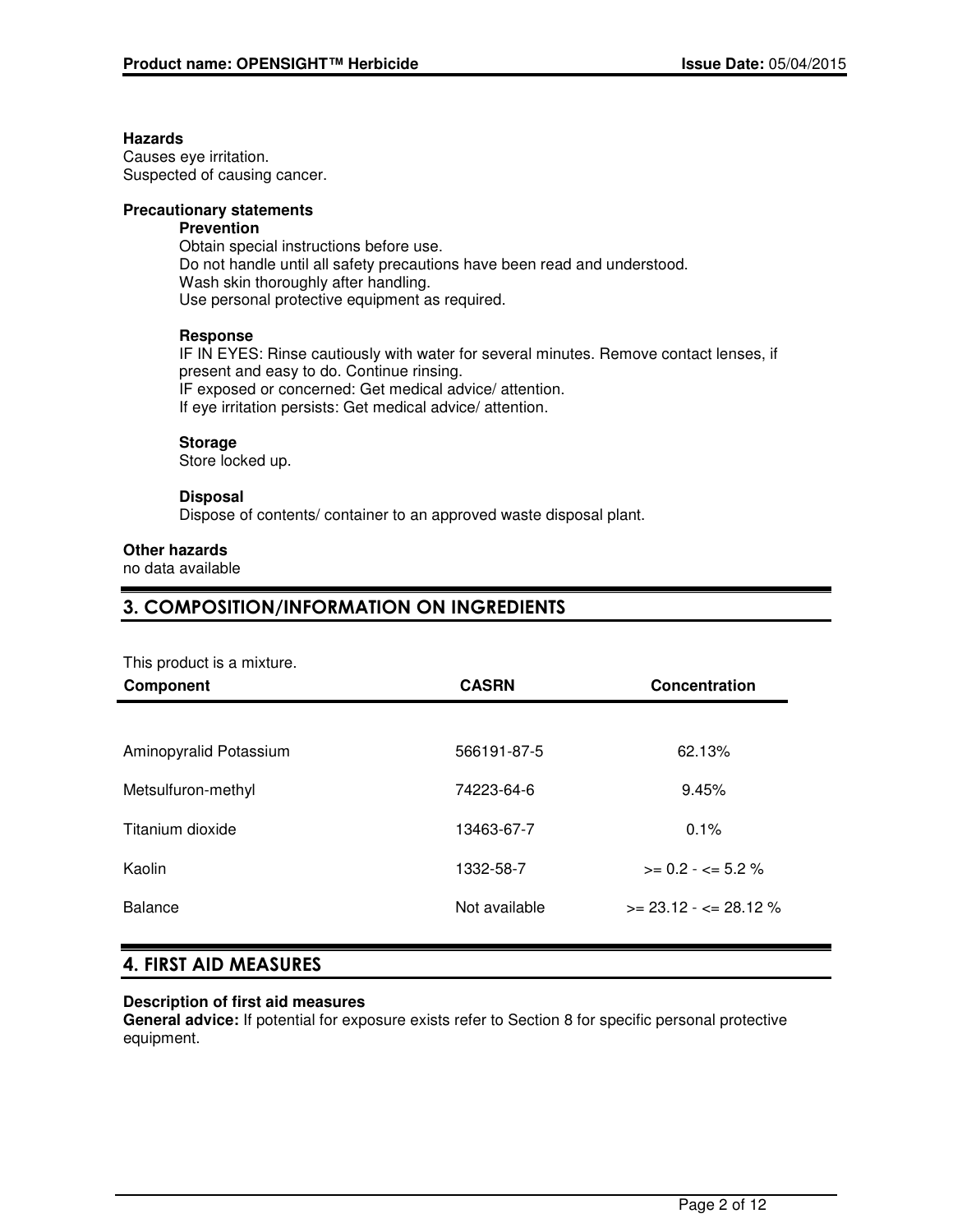**Inhalation:** Move person to fresh air. If person is not breathing, call an emergency responder or ambulance, then give artificial respiration; if by mouth to mouth use rescuer protection (pocket mask etc). Call a poison control center or doctor for treatment advice.

**Skin contact:** Take off contaminated clothing. Rinse skin immediately with plenty of water for 15-20 minutes. Call a poison control center or doctor for treatment advice. Suitable emergency safety shower facility should be available in work area.

**Eye contact:** Hold eyes open and rinse slowly and gently with water for 15-20 minutes. Remove contact lenses, if present, after the first 5 minutes, then continue rinsing eyes. Call a poison control center or doctor for treatment advice. Suitable emergency eye wash facility should be available in work area.

**Ingestion:** No emergency medical treatment necessary.

**Most important symptoms and effects, both acute and delayed:** Aside from the information found under Description of first aid measures (above) and Indication of immediate medical attention and special treatment needed (below), any additional important symptoms and effects are described in Section 11: Toxicology Information.

**Indication of any immediate medical attention and special treatment needed Notes to physician:** May cause injury due to mechanical action. No specific antidote. Treatment of exposure should be directed at the control of symptoms and the clinical condition of the patient. Have the Safety Data Sheet, and if available, the product container or label with you when calling a poison control center or doctor, or going for treatment.

## 5. FIREFIGHTING MEASURES

**Suitable extinguishing media:** Water. Dry chemical fire extinguishers. Carbon dioxide fire extinguishers.

**Unsuitable extinguishing media:** no data available

#### **Special hazards arising from the substance or mixture**

**Hazardous combustion products:** During a fire, smoke may contain the original material in addition to combustion products of varying composition which may be toxic and/or irritating. Combustion products may include and are not limited to: Nitrogen oxides. Hydrogen chloride. Carbon monoxide. Carbon dioxide.

**Unusual Fire and Explosion Hazards:** Container may rupture from gas generation in a fire situation. Pneumatic conveying and other mechanical handling operations can generate combustible dust. To reduce the potential for dust explosions, do not permit dust to accumulate. Dense smoke is produced when product burns.

#### **Advice for firefighters**

**Fire Fighting Procedures:** Keep people away. Isolate fire and deny unnecessary entry. Soak thoroughly with water to cool and prevent re-ignition. Use water spray to cool fire exposed containers and fire affected zone until fire is out and danger of reignition has passed. Fight fire from protected location or safe distance. Consider the use of unmanned hose holders or monitor nozzles. Immediately withdraw all personnel from the area in case of rising sound from venting safety device or discoloration of the container. Hand held dry chemical or carbon dioxide extinguishers may be used for small fires. Move container from fire area if this is possible without hazard. Contain fire water run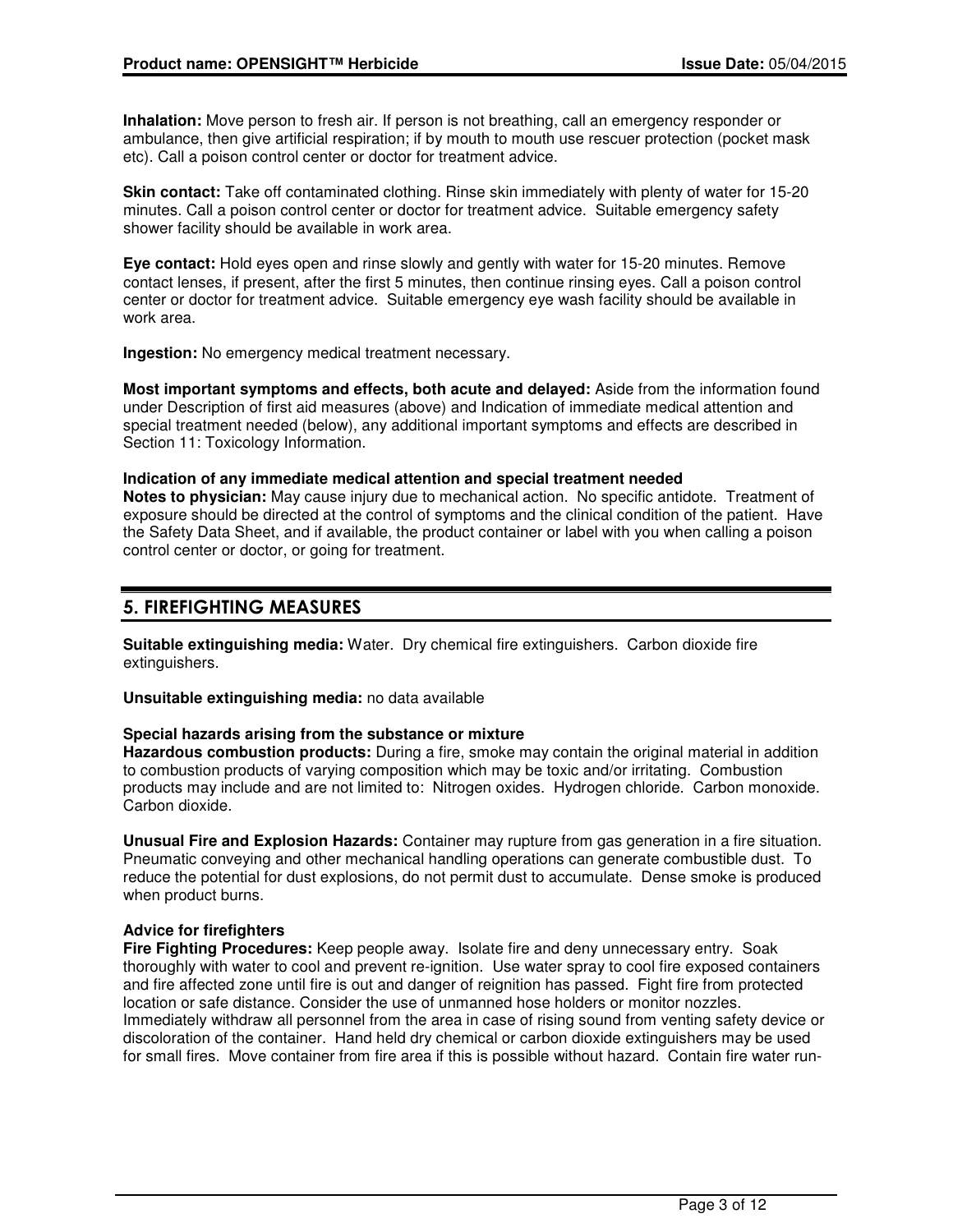off if possible. Fire water run-off, if not contained, may cause environmental damage. Review the "Accidental Release Measures" and the "Ecological Information" sections of this (M)SDS.

**Special protective equipment for firefighters:** Wear positive-pressure self-contained breathing apparatus (SCBA) and protective fire fighting clothing (includes fire fighting helmet, coat, trousers, boots, and gloves). If protective equipment is not available or not used, fight fire from a protected location or safe distance.

## 6. ACCIDENTAL RELEASE MEASURES

**Personal precautions, protective equipment and emergency procedures:** Isolate area. Keep unnecessary and unprotected personnel from entering the area. Refer to section 7, Handling, for additional precautionary measures. Spilled material may cause a slipping hazard. Use appropriate safety equipment. For additional information, refer to Section 8, Exposure Controls and Personal Protection.

**Environmental precautions:** Prevent from entering into soil, ditches, sewers, waterways and/or groundwater. See Section 12, Ecological Information.

**Methods and materials for containment and cleaning up:** Contain spilled material if possible. Small spills: Sweep up. Collect in suitable and properly labeled containers. Large spills: Contact Dow AgroSciences for clean-up assistance. See Section 13, Disposal Considerations, for additional information.

## 7. HANDLING AND STORAGE

**Precautions for safe handling:** Keep out of reach of children. Avoid contact with eyes, skin, and clothing. Wash thoroughly after handling. Do not swallow. Avoid breathing dust or mist. Use with adequate ventilation. Good housekeeping and controlling of dusts are necessary for safe handling of **II** product. Keep away from heat, sparks and flame.

**Conditions for safe storage:** Store in a dry place. Store in original container. Do not store near food, foodstuffs, drugs or potable water supplies.

## 8. EXPOSURE CONTROLS/PERSONAL PROTECTION

#### **Control parameters**

Exposure limits are listed below, if they exist.

| Component        | Regulation   | Type of listing       | <b>Value/Notation</b> |
|------------------|--------------|-----------------------|-----------------------|
| Titanium dioxide | OSHA Z-1     | TWA total dust        | $15 \text{ mg/m}$     |
|                  | <b>ACGIH</b> | TWA                   | 10 mg/m3, Titanium    |
|                  |              |                       | dioxide               |
| Kaolin           | <b>ACGIH</b> | <b>TWA Respirable</b> | $2 \text{ mg/m}$      |
|                  |              | fraction              |                       |
|                  | OSHA Z-1     | <b>TWA total dust</b> | $15 \text{ mg/m}$     |
|                  | OSHA Z-1     | <b>TWA</b> respirable | $5 \text{ mg/m}$ 3    |
|                  |              | fraction              |                       |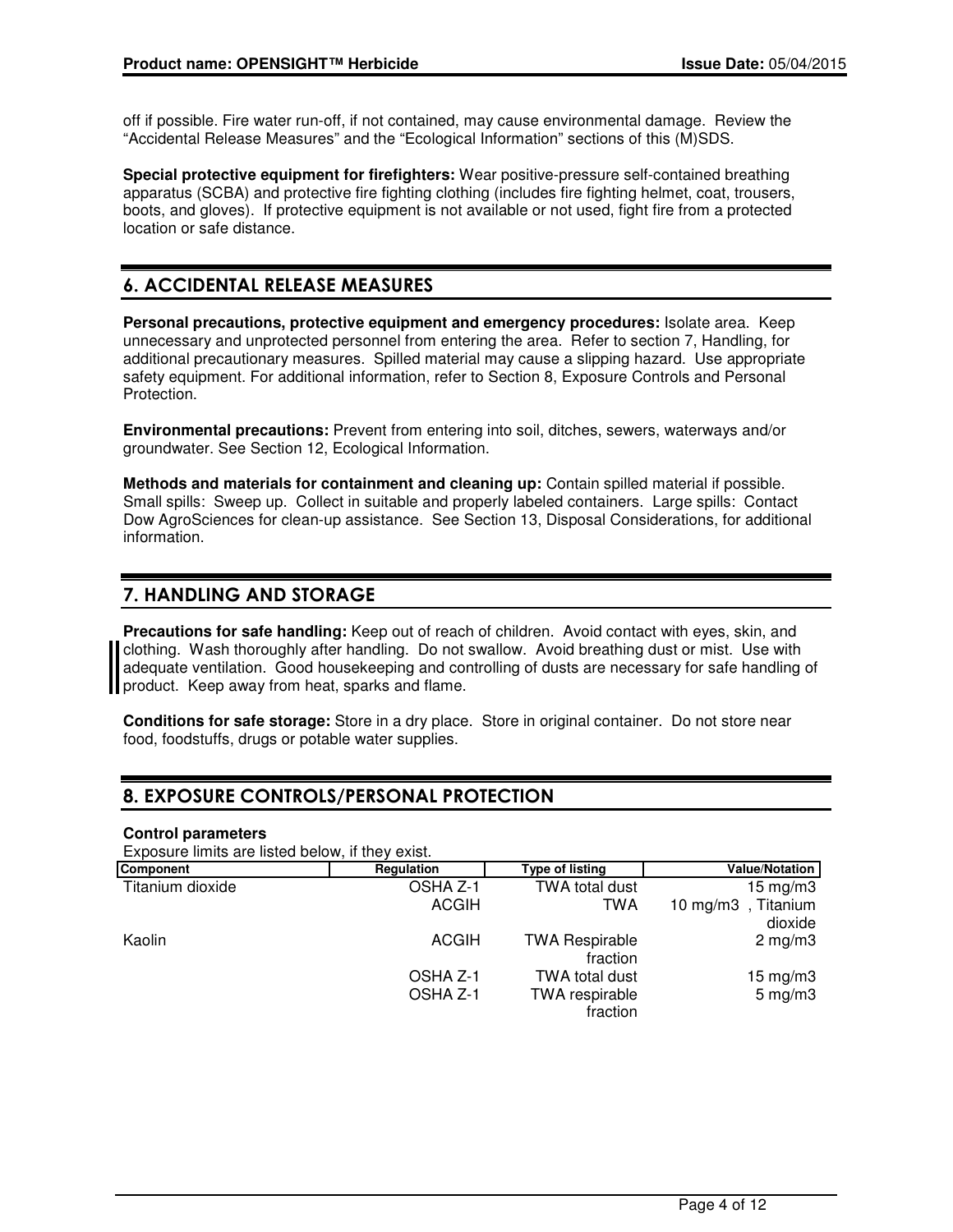RECOMMENDATIONS IN THIS SECTION ARE FOR MANUFACTURING, COMMERCIAL BLENDING AND PACKAGING WORKERS. APPLICATORS AND HANDLERS SHOULD SEE THE PRODUCT LABEL FOR PROPER PERSONAL PROTECTIVE EQUIPMENT AND CLOTHING.

#### **Exposure controls**

**Engineering controls:** Use local exhaust ventilation, or other engineering controls to maintain airborne levels below exposure limit requirements or guidelines. If there are no applicable exposure limit requirements or guidelines, general ventilation should be sufficient for most operations. Local exhaust ventilation may be necessary for some operations.

#### **Individual protection measures**

**Eye/face protection:** Use chemical goggles.

#### **Skin protection**

**Hand protection:** Use gloves chemically resistant to this material. Examples of preferred glove barrier materials include: Polyvinyl chloride ("PVC" or "vinyl"). Neoprene. Nitrile/butadiene rubber ("nitrile" or "NBR"). NOTICE: The selection of a specific glove for a particular application and duration of use in a workplace should also take into account all relevant workplace factors such as, but not limited to: Other chemicals which may be handled, physical requirements (cut/puncture protection, dexterity, thermal protection), potential body reactions to glove materials, as well as the instructions/specifications provided by the glove supplier.

**Other protection:** Use protective clothing chemically resistant to this material. Selection of specific items such as face shield, boots, apron, or full body suit will depend on the task.

**Respiratory protection:** Respiratory protection should be worn when there is a potential to exceed the exposure limit requirements or guidelines. If there are no applicable exposure limit requirements or guidelines, wear respiratory protection when adverse effects, such as respiratory irritation or discomfort have been experienced, or where indicated by your risk assessment process. For most conditions, no respiratory protection should be needed; however, in dusty atmospheres, use an approved particulate respirator. The following should be effective types of air-purifying respirators: Organic vapor cartridge

with a particulate pre-filter.

## 9. PHYSICAL AND CHEMICAL PROPERTIES

#### **Appearance**

| <b>Physical state</b>                            | Granules.                            |  |
|--------------------------------------------------|--------------------------------------|--|
| Color                                            | <b>Brown</b>                         |  |
| Odor                                             | Mild                                 |  |
| <b>Odor Threshold</b>                            | no data available                    |  |
| рH                                               | 10.3 1% pH Electrode (1% dispersion) |  |
| Melting point/range                              | No test data available               |  |
| <b>Freezing point</b>                            | Not applicable                       |  |
| Boiling point (760 mmHg)                         | Not applicable                       |  |
| <b>Flash point</b>                               | closed cup Not applicable            |  |
| <b>Evaporation Rate (Butyl Acetate)</b><br>$= 1$ | Not applicable                       |  |
| Flammability (solid, gas)                        | no data available                    |  |
| <b>Lower explosion limit</b>                     | Not applicable                       |  |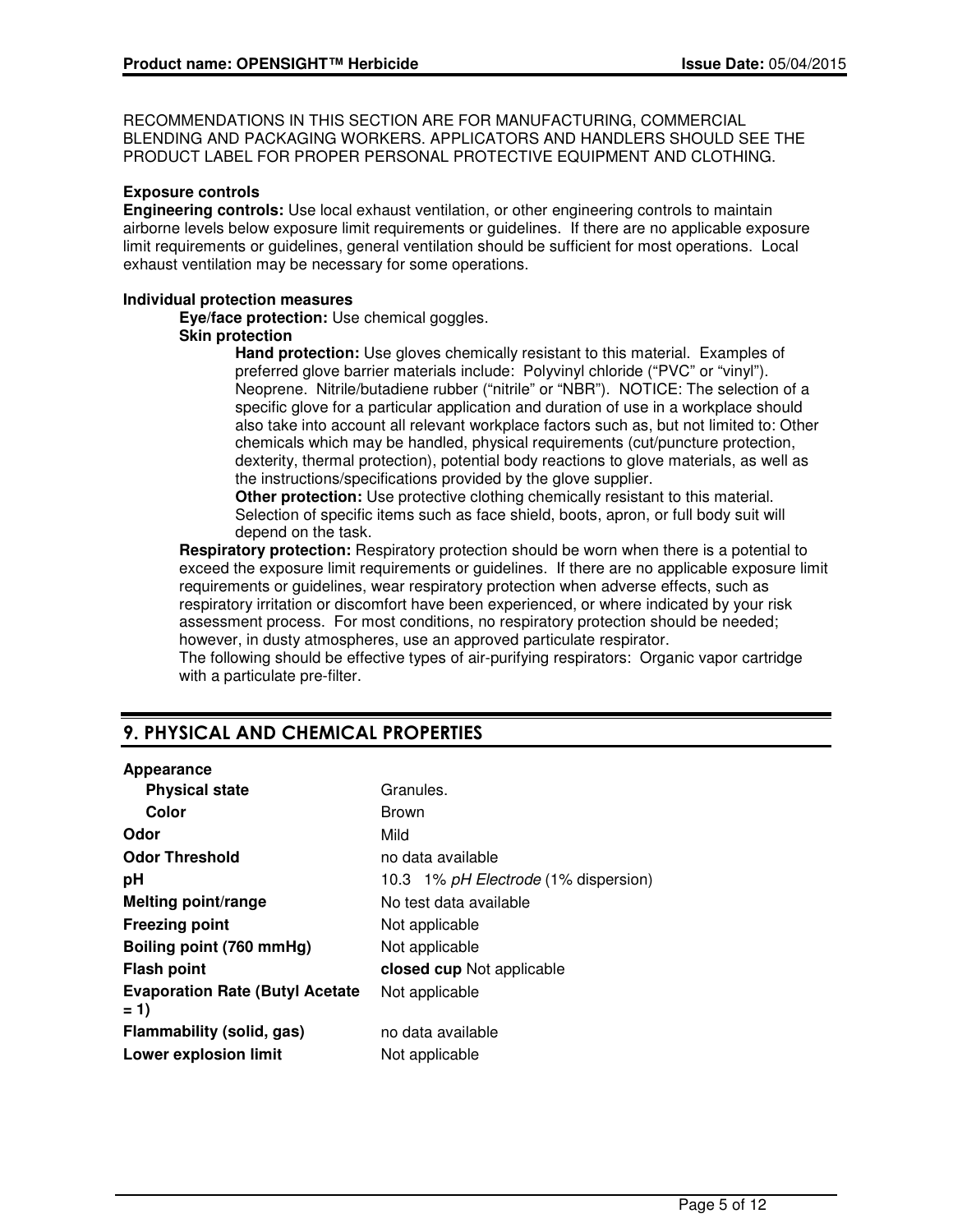| <b>Upper explosion limit</b>                      | Not applicable          |  |
|---------------------------------------------------|-------------------------|--|
| <b>Vapor Pressure</b>                             | Not applicable          |  |
| Relative Vapor Density (air $= 1$ )               | Not applicable          |  |
| Relative Density (water $= 1$ )                   | Not applicable          |  |
| <b>Water solubility</b>                           | No test data available  |  |
| <b>Partition coefficient: n-</b><br>octanol/water | no data available       |  |
| <b>Auto-ignition temperature</b>                  | Not applicable          |  |
| <b>Decomposition temperature</b>                  | No test data available  |  |
| <b>Dynamic Viscosity</b>                          | Not applicable          |  |
| <b>Kinematic Viscosity</b>                        | Not applicable          |  |
| <b>Explosive properties</b>                       | no data available       |  |
| <b>Oxidizing properties</b>                       | no data available       |  |
| <b>Liquid Density</b>                             | Not applicable          |  |
| <b>Bulk density</b>                               | 0.0007 kg/m3 Literature |  |
| <b>Molecular weight</b>                           | no data available       |  |

NOTE: The physical data presented above are typical values and should not be construed as a specification.

## 10. STABILITY AND REACTIVITY

**Reactivity:** no data available

**Chemical stability:** Thermally stable at typical use temperatures.

**Possibility of hazardous reactions:** Polymerization will not occur.

**Conditions to avoid:** Active ingredient decomposes at elevated temperatures. Generation of gas during decomposition can cause pressure in closed systems.

**Incompatible materials:** Avoid contact with: Strong acids. Strong bases. Strong oxidizers.

**Hazardous decomposition products:** Decomposition products depend upon temperature, air supply and the presence of other materials. Toxic gases are released during decomposition.

## 11. TOXICOLOGICAL INFORMATION

Toxicological information on this product or its components appear in this section when such data is available.

## **Acute toxicity**

**Acute oral toxicity**

Very low toxicity if swallowed. Harmful effects not anticipated from swallowing small amounts.

As product: LD50, Rat, female, > 5,000 mg/kg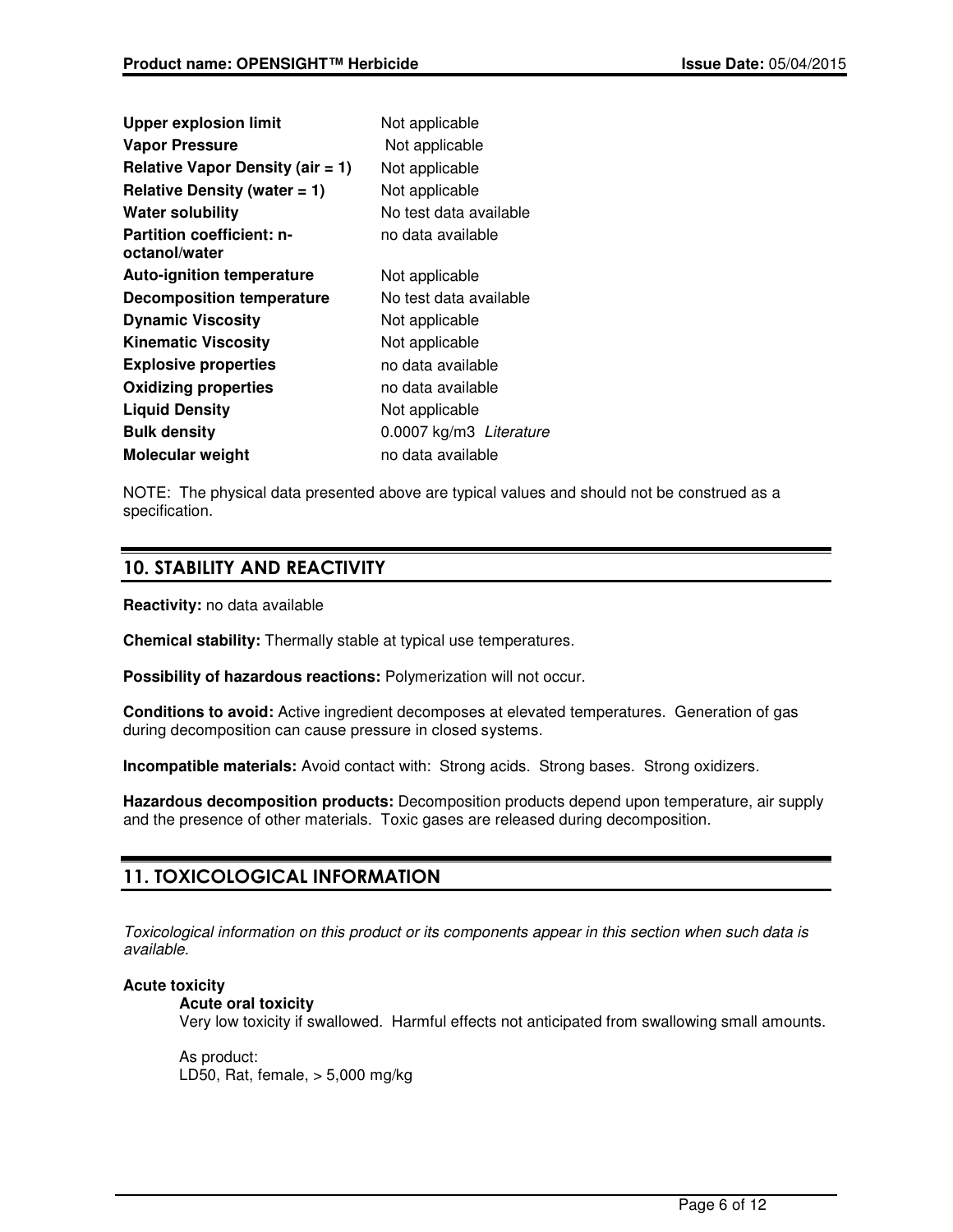#### **Acute dermal toxicity**

Prolonged skin contact is unlikely to result in absorption of harmful amounts.

As product: LD50, Rat, male and female, > 5,000 mg/kg

### **Acute inhalation toxicity**

Inhalation is unlikely due to physical state. No adverse effects are anticipated from single exposure to dust.

LC50, Rat, male and female, 4 Hour, dust/mist, > 5.09 mg/l

### **Skin corrosion/irritation**

Brief contact may cause moderate skin irritation with local redness.

### **Serious eye damage/eye irritation**

May cause moderate eye irritation. May cause slight corneal injury. Solid or dust may cause irritation or corneal injury due to mechanical action.

### **Sensitization**

Did not cause allergic skin reactions when tested in guinea pigs.

For respiratory sensitization: No relevant information found.

## **Specific Target Organ Systemic Toxicity (Single Exposure)**

Evaluation of available data suggests that this material is not an STOT-SE toxicant.

#### **Specific Target Organ Systemic Toxicity (Repeated Exposure)**

For similar active ingredient(s). Aminopyralid. In animals, effects have been reported on the following organs: Gastrointestinal tract.

#### **Carcinogenicity**

Lung fibrosis and tumors have been observed in rats exposed to titanium dioxide in two lifetime inhalation studies. Effects are believed to be due to overloading of the normal respiratory clearance mechanisms caused by the extreme study conditions. Workers exposed to titanium dioxide in the workplace have not shown an unusual incidence of chronic respiratory disease or lung cancer. Titanium dioxide was not carcinogenic in laboratory animals in lifetime feeding studies. For the active ingredient(s): Aminopyralid. Metsulfuron-methyl. Did not cause cancer in laboratory animals.

#### **Teratogenicity**

For the active ingredient(s): Aminopyralid. Metsulfuron-methyl. Did not cause birth defects or other effects in the fetus even at doses which caused toxic effects in the mother.

#### **Reproductive toxicity**

For the active ingredient(s): Aminopyralid. Metsulfuron-methyl. In animal studies, did not interfere with reproduction.

## **Mutagenicity**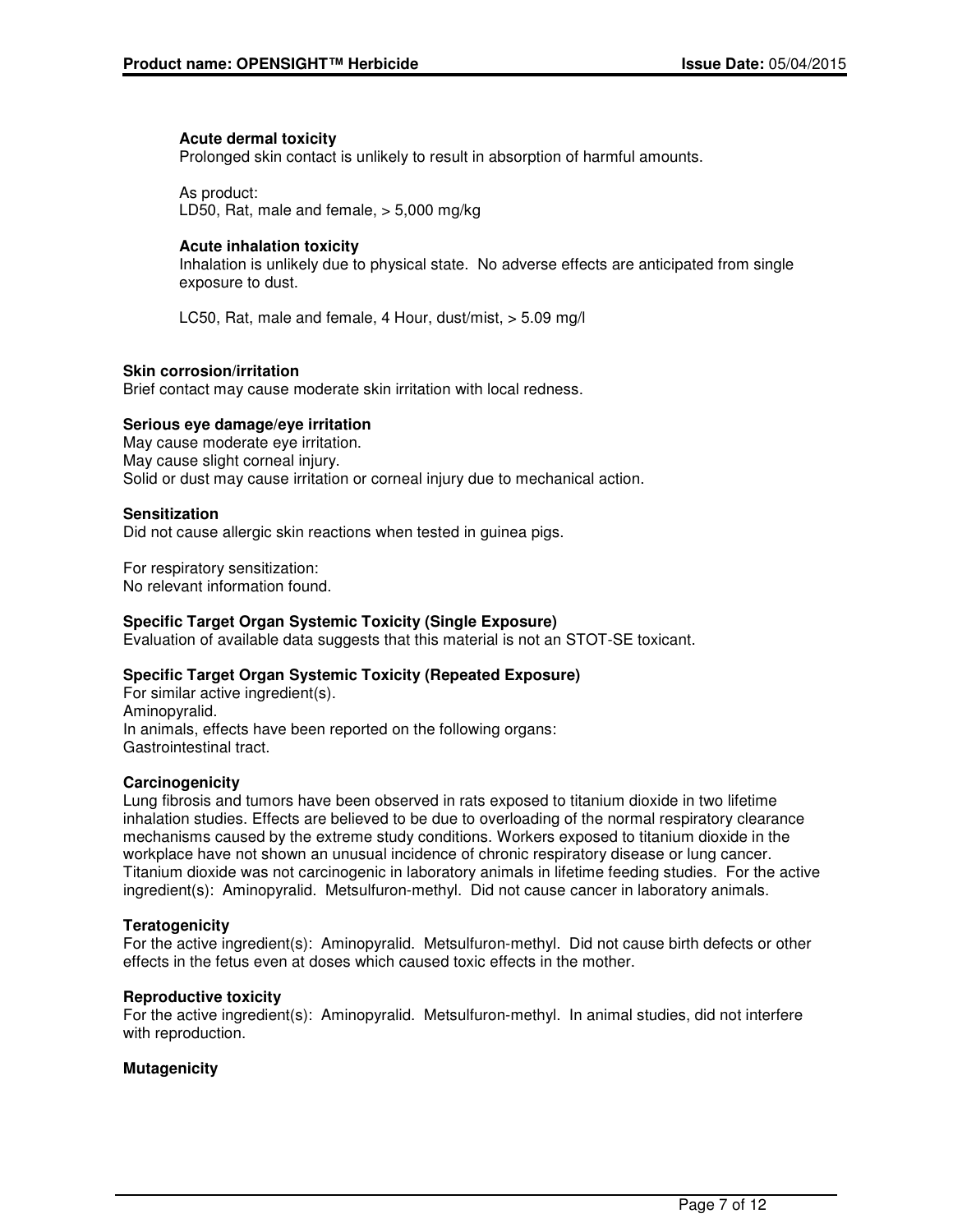In vitro genetic toxicity studies were negative. Animal genetic toxicity studies were negative.

For the active ingredient(s): Metsulfuron-methyl. In vitro genetic toxicity studies were predominantly negative.

#### **Aspiration Hazard**

Based on physical properties, not likely to be an aspiration hazard.

| Carcinogenicity         |      |                                    |
|-------------------------|------|------------------------------------|
| Component               | List | <b>Classification</b>              |
| <b>Titanium dioxide</b> | IARC | Group 2B: Possibly carcinogenic to |
|                         |      | humans                             |

## 12. ECOLOGICAL INFORMATION

Ecotoxicological information on this product or its components appear in this section when such data is available.

#### **Toxicity**

#### **Acute toxicity to fish**

Material is slightly toxic to aquatic organisms on an acute basis (LC50/EC50 between 10 and 100 mg/L in the most sensitive species tested).

LC50, Oncorhynchus mykiss (rainbow trout), semi-static test, 96 Hour, > 120 mg/l, OECD Test Guideline 203 or Equivalent

#### **Acute toxicity to aquatic invertebrates**

EC50, Daphnia magna (Water flea), semi-static test, 48 Hour, > 120 mg/l, OECD Test Guideline 202 or Equivalent

#### **Acute toxicity to algae/aquatic plants**

ErC50, Pseudokirchneriella subcapitata (green algae), static test, 72 Hour, Growth rate inhibition, 17.58 mg/l, OECD Test Guideline 201 or Equivalent

#### **Toxicity to Above Ground Organisms**

Material is practically non-toxic to birds on an acute basis (LD50  $>$  2000 mg/kg).

oral LD50, Colinus virginianus (Bobwhite quail), > 2,250 mg/kg

**Toxicity to soil-dwelling organisms** LC50, Eisenia fetida (earthworms), 14 d, survival, 2,000 mg/kg

#### **Persistence and degradability**

#### **Aminopyralid Potassium**

**Biodegradability:** For similar active ingredient(s). Aminopyralid. Based on stringent OECD test guidelines, this material cannot be considered as readily biodegradable; however, these results do not necessarily mean that the material is not biodegradable under environmental conditions.

10-day Window: Fail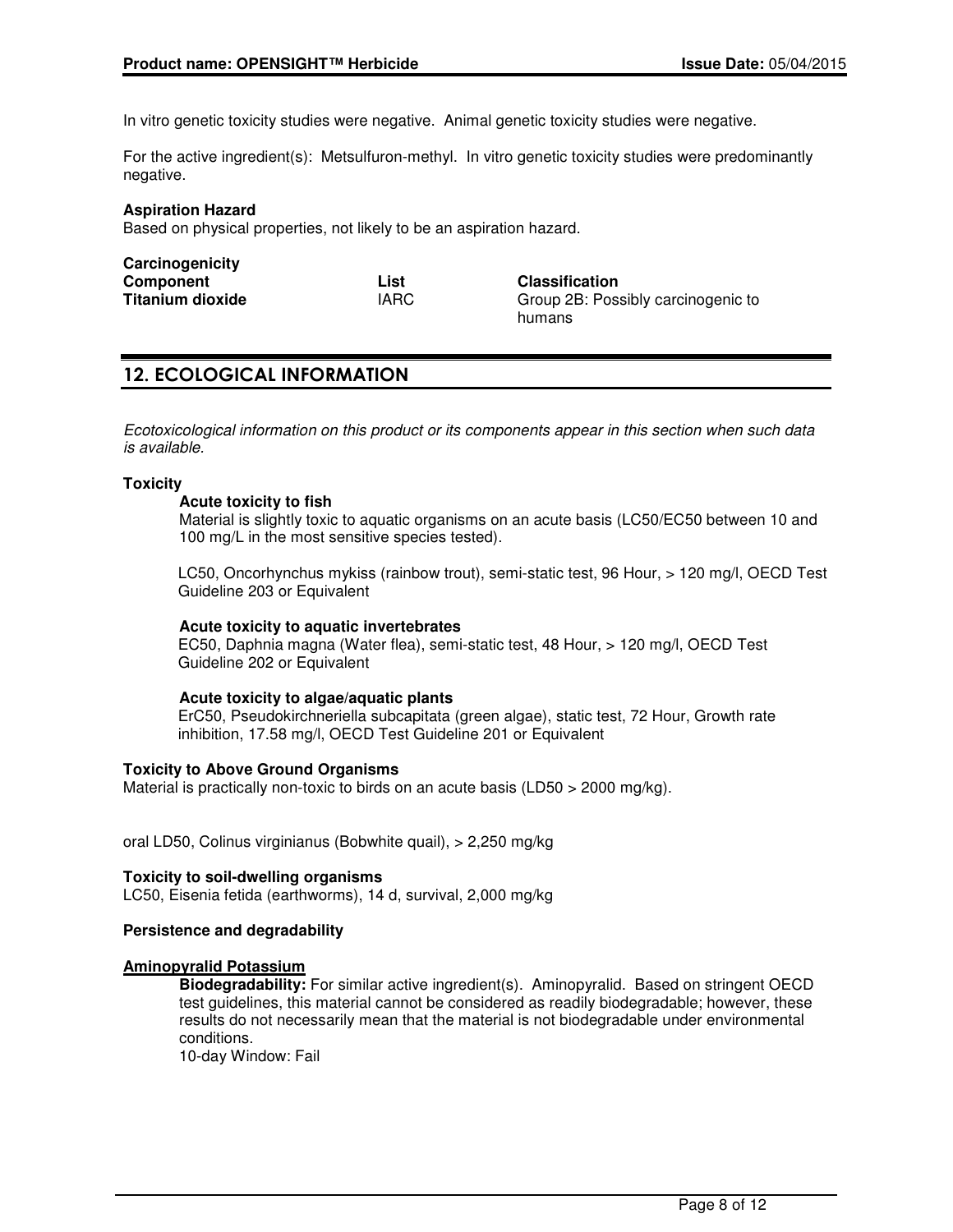**Biodegradation:** 0 % **Exposure time:** 28 d **Method:** OECD Test Guideline 301F or Equivalent

#### **Metsulfuron-methyl**

**Biodegradability:** No appreciable biodegradation is expected.

#### **Titanium dioxide**

**Biodegradability:** Biodegradation is not applicable.

#### **Kaolin**

**Biodegradability:** Biodegradation is not applicable.

#### **Balance**

**Biodegradability:** No relevant data found.

#### **Bioaccumulative potential**

**Bioaccumulation:** No data available.

### **Mobility in soil**

#### **Aminopyralid Potassium**

For similar active ingredient(s). Aminopyralid. Potential for mobility in soil is very high (Koc between 0 and 50).

### **Metsulfuron-methyl**

No data available.

#### **Titanium dioxide**

No data available.

#### **Kaolin**

No relevant data found.

#### **Balance**

No relevant data found.

## 13. DISPOSAL CONSIDERATIONS

**Disposal methods:** If wastes and/or containers cannot be disposed of according to the product label directions, disposal of this material must be in accordance with your local or area regulatory authorities. This information presented below only applies to the material as supplied. The identification based on characteristic(s) or listing may not apply if the material has been used or otherwise contaminated. It is the responsibility of the waste generator to determine the toxicity and physical properties of the material generated to determine the proper waste identification and disposal methods in compliance with applicable regulations. If the material as supplied becomes a waste, follow all applicable regional, national and local laws.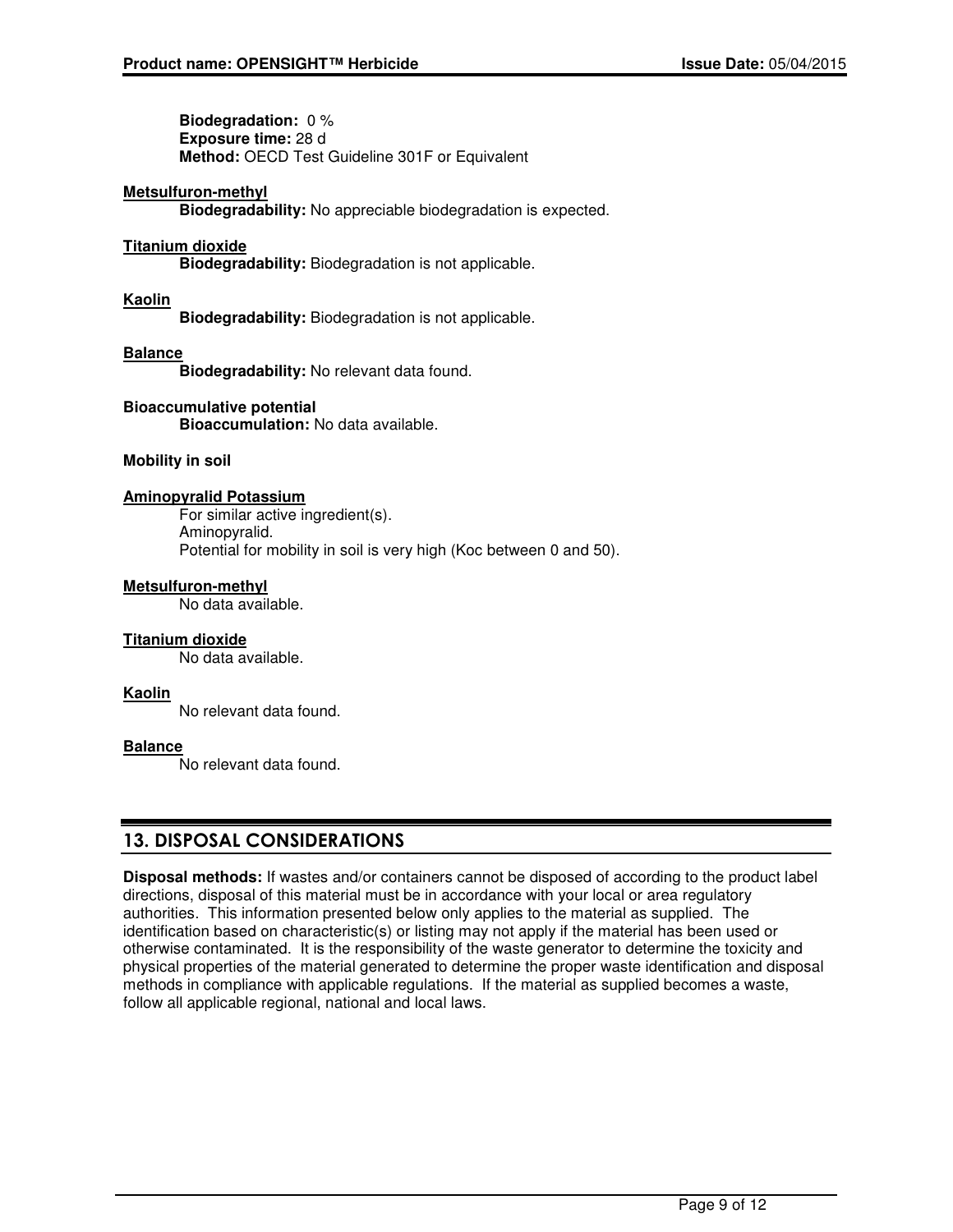## 14. TRANSPORT INFORMATION

### **DOT**

Not regulated for transport

## **Classification for SEA transport (IMO-IMDG):**

**Transport in bulk according to Annex I or II of MARPOL 73/78 and the IBC or IGC Code**

 Not regulated for transport Consult IMO regulations before transporting ocean bulk

**Classification for AIR transport (IATA/ICAO):**

Not regulated for transport

This information is not intended to convey all specific regulatory or operational requirements/information relating to this product. Transportation classifications may vary by container volume and may be influenced by regional or country variations in regulations. Additional transportation system information can be obtained through an authorized sales or customer service representative. It is the responsibility of the transporting organization to follow all applicable laws, regulations and rules relating to the transportation of the material.

## 15. REGULATORY INFORMATION

#### **OSHA Hazard Communication Standard**

This product is a "Hazardous Chemical" as defined by the OSHA Hazard Communication Standard, 29 CFR 1910.1200.

**Superfund Amendments and Reauthorization Act of 1986 Title III (Emergency Planning and Community Right-to-Know Act of 1986) Sections 311 and 312**

Acute Health Hazard

Chronic Health Hazard

### **Superfund Amendments and Reauthorization Act of 1986 Title III (Emergency Planning and Community Right-to-Know Act of 1986) Section 313**

This material does not contain any chemical components with known CAS numbers that exceed the threshold (De Minimis) reporting levels established by SARA Title III, Section 313.

#### **California Proposition 65 (Safe Drinking Water and Toxic Enforcement Act of 1986)**

This product contains no listed substances known to the State of California to cause cancer, birth defects or other reproductive harm, at levels which would require a warning under the statute.

#### **Pennsylvania (Worker and Community Right-To-KnowAct): Pennsylvania Hazardous Substances List and/or Pennsylvania Environmental Hazardous Substance List:**

The following product components are cited in the Pennsylvania Hazardous Substance List and/or the Pennsylvania Environmental Substance List, and are present at levels which require reporting.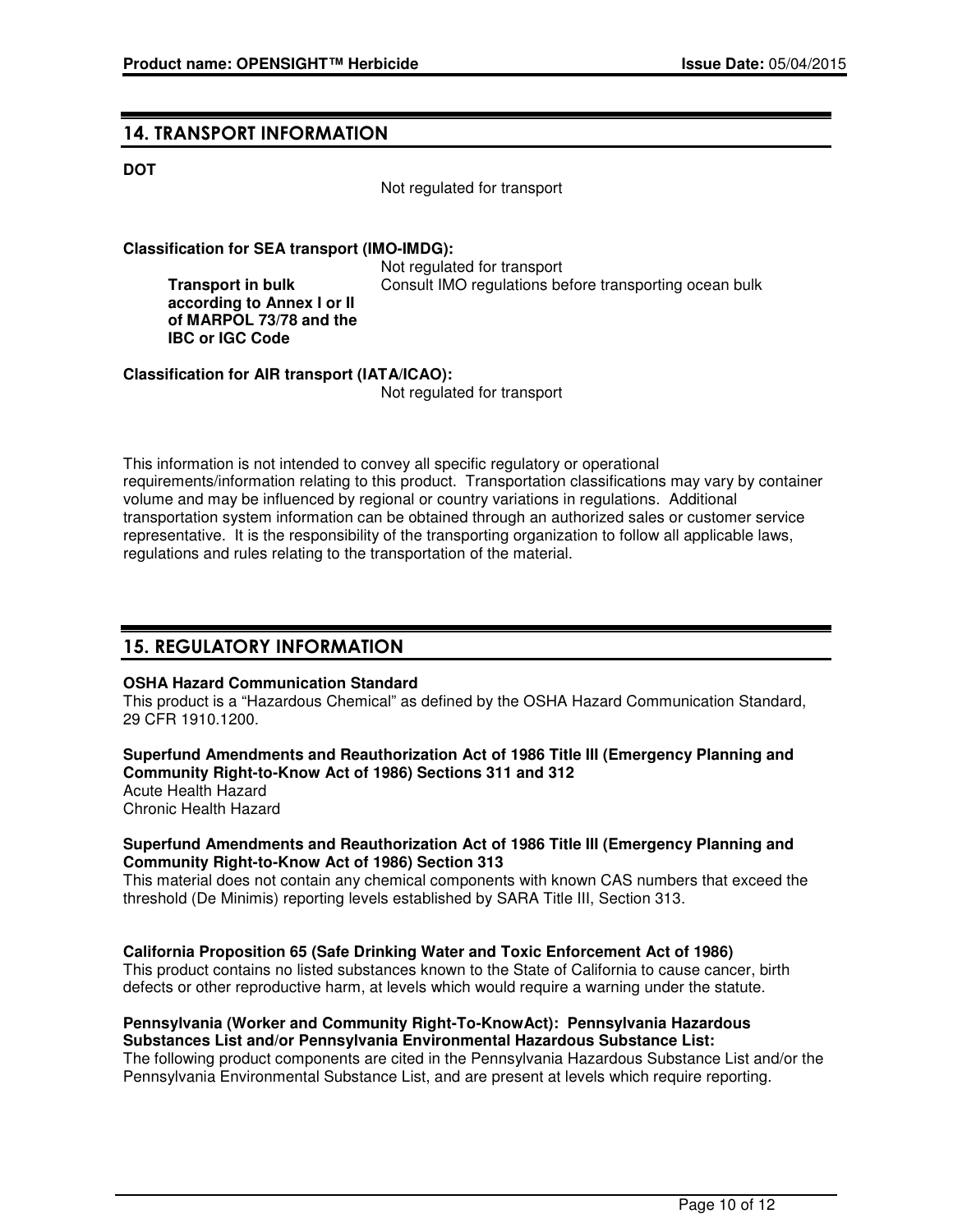| <b>CASRN</b> |
|--------------|
| 13463-67-7   |
| 1332-58-7    |
|              |

#### **Pennsylvania (Worker and Community Right-To-KnowAct): Pennsylvania Special Hazardous Substances List:**

To the best of our knowledge, this product does not contain chemicals at levels which require reporting under this statute.

## **United States TSCA Inventory (TSCA)**

This product contains chemical substance(s) exempt from U.S. EPA TSCA Inventory requirements. It is regulated as a pesticide subject to Federal Insecticide, Fungicide, and Rodenticide Act (FIFRA) requirements.

### **Federal Insecticide, Fungicide and Rodenticide Act**

EPA Registration Number: 62719-597

This chemical is a pesticide product registered by the Environmental Protection Agency and is subject to certain labeling requirements under federal pesticide law. These requirements differ from the classification criteria and hazard information required for safety data sheets, and for workplace labels of non-pesticide chemicals. Following is the hazard information as required on the pesticide label:

## WARNING

Causes substantial but temporary eye injury Harmful if swallowed

## 16. OTHER INFORMATION

## **Hazard Rating System**

**NFPA**

| <b>Health</b> | ™ire | Reactivity |
|---------------|------|------------|
|               |      |            |

#### **Revision**

Identification Number: 101188048 / A211 / Issue Date: 05/04/2015 / Version: 4.0 DAS Code: GF-2050

Most recent revision(s) are noted by the bold, double bars in left-hand margin throughout this document.

**Legend**

| <b>ACGIH</b>    | USA. ACGIH Threshold Limit Values (TLV)                             |
|-----------------|---------------------------------------------------------------------|
| <b>OSHA Z-1</b> | USA. Occupational Exposure Limits (OSHA) - Table Z-1 Limits for Air |
|                 | Contaminants                                                        |
| <b>TWA</b>      | 8-hour, time-weighted average                                       |

#### **Information Source and References**

This SDS is prepared by Product Regulatory Services and Hazard Communications Groups from information supplied by internal references within our company.